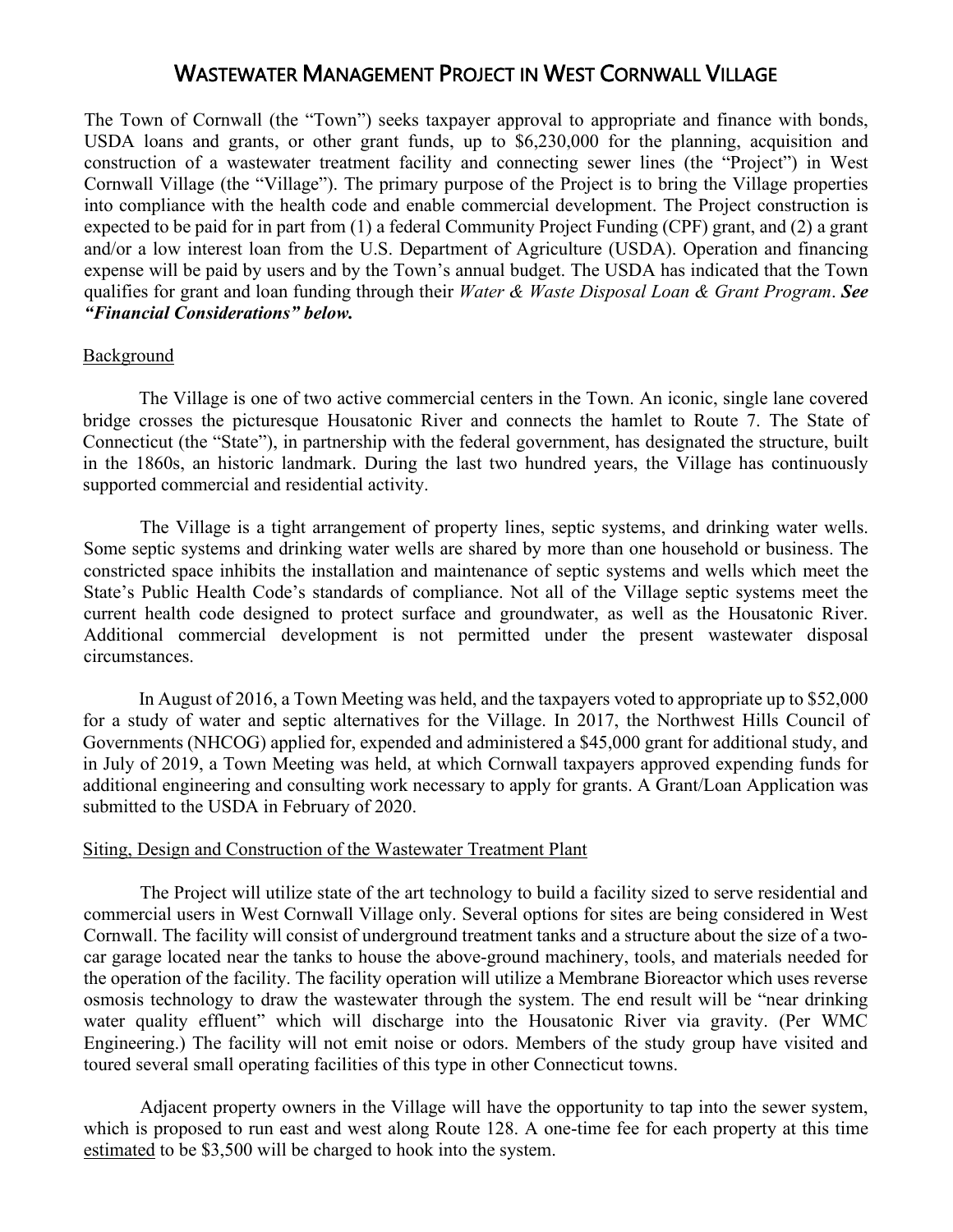### Operation and Maintenance (O&M)

The annual cost of O&M of the wastewater system will be paid by the users and the Town and is estimated to be \$110,000 when it is running at or near capacity, and \$80,000 to \$90,000 annually (per WMC Engineering) at lower capacity initial usage. The usage fee will be payable monthly or quarterly, and adjusted for actual usage levels, subsidized by the Town in order to charge usage fees typical of surrounding region rates.

The boards of selectmen and finance will create a new department in the annual budget. All revenues paid in by users of the system will offset operating costs. The balance of the costs will be budgeted just like any other department.

### Financial Considerations

The \$6,230,000 appropriation for the proposed Project is expected to be financed as follows:

- (1) \$3,000,000 Grant: A federal Community Project Funding (CPF) grant, which was part of H.R. 2471, the "Consolidated Appropriations Act, 2022," signed into law by the President on March 15, 2022.
- (2) Estimated \$3,230,000 Loan: The remainder of the Project is expected to be financed through a USDA 40-year loan at the USDA interest rate applicable when the Project is approved at referendum. The current USDA rate is 1.75%. The USDA sets a new rate each calendar quarter, so the actual rate may be higher, lower or the same as the current rate. This estimated loan amount could be reduced by any USDA grant or other funds applied for and received by the Town.

Receipt of USDA grant and loan funding is dependent upon and subject to referendum approval for the \$6,230,000 appropriation for the Project.

Debt service on the USDA loan is not expected to increase the Town's debt service budget line item because the debt service on Town bonds issued in 2003 to finance the Cornwall Consolidated School expansion and renovations will cease in 2023. In other words, the costs of debt service on the Project will replace the costs of debt service on the school financing.

## Referendum

A referendum vote at Adjourned Town Meeting will be held on July 9, 2022. The ballot label for the question to be voted upon at the referendum shall be as follows:

"Shall the \$6,230,000 appropriation and general obligation bond issuance authorization (expected to be paid from an estimated \$3.0 million grant and \$3.23 million of Town general obligation bonds) to construct and install sewers lines, collection and treatment systems in the West Cornwall area of Town, known as the Wastewater Management Project in West Cornwall Village, as adopted by the Boards of Selectmen and Finance, be approved? YES/NO?"

The voting will be by paper/electronic ballot. Those desiring to vote for the question shall fill in the box in front of the question on the ballot at **"YES"**. Those desiring to vote against the question shall fill in the box in front of the question on the ballot at **"NO"**.